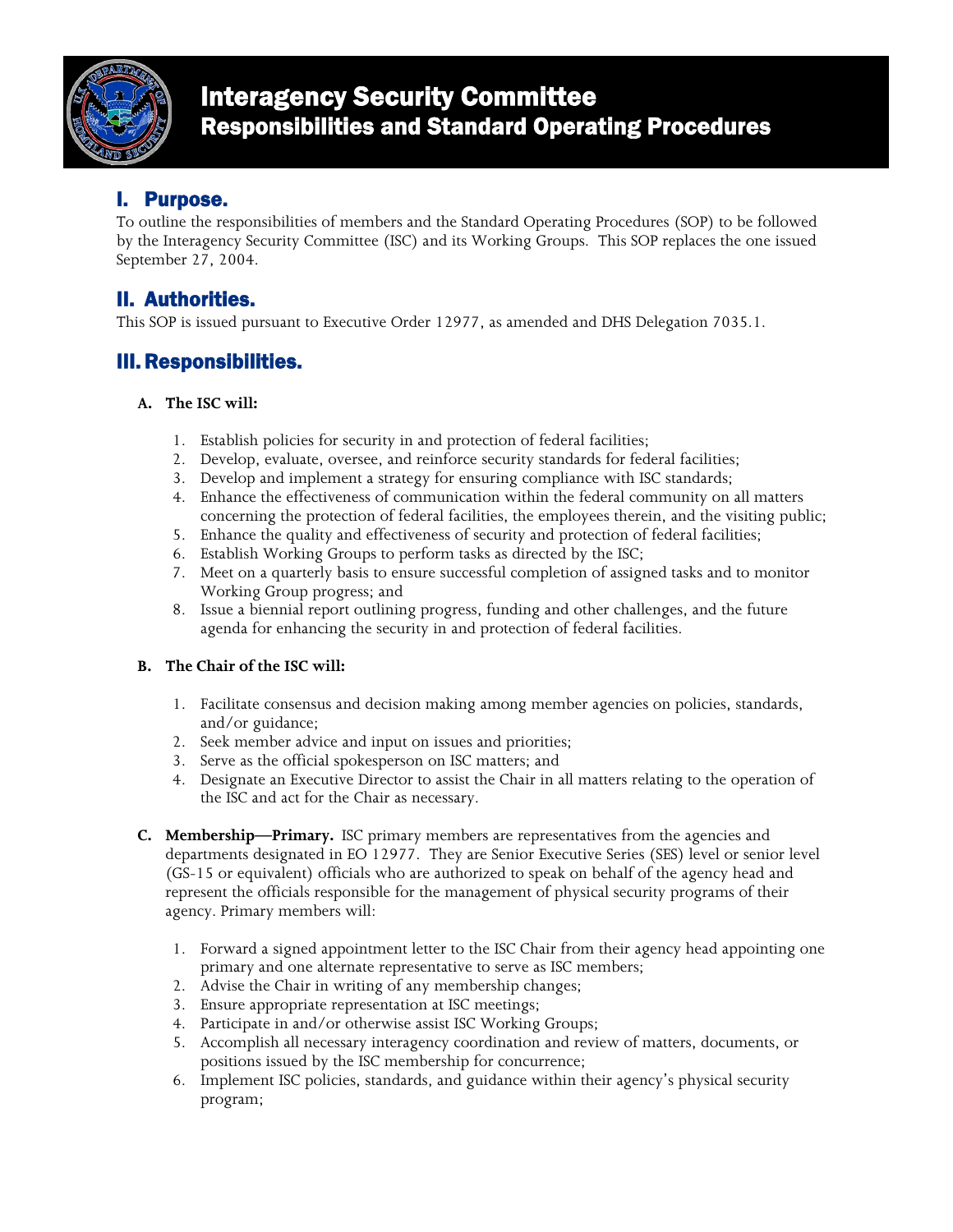- 7. Support and coordinate ISC policies and standards within other security-related organizations on which they might serve;
- 8. Advise the ISC Chair or Executive Director of any deviations from ISC policies and standards and other organizational activities that may adversely impact the physical security of federal facilities; and
- 9. Provide concurrence, non-concurrence, and/or comments on ISC Working Group proposals provided to the membership for review.
- **D. Membership—Associate.** ISC associate members are representatives from other agencies and departments not designated in EO 12977, or from major sub-components of the agencies and departments listed in the EO. They are Senior Executive Service (SES) or senior level (GS-15 or equivalent) officials who are authorized to speak on behalf of the agency head and represent the officials responsible for the management of their agency's physical security programs. Associate members are designated upon approval of the Chair. Associate members will:
	- 1. Forward a signed appointment letter to the ISC Chair from their agency head appointing one primary and one alternate representative to serve as ISC associate members;
	- 2. Advise the Chair in writing of any membership changes;
	- 3. Perform all functions of the primary members except formally voting on the ISC concurrence or non-concurrence of ISC Working Group proposals or other issues before the ISC; and
	- 4. If representing a sub-component of a primary agency, consult with the agency's primary member prior to providing input on proposed ISC documents; if representing an independent agency, comment directly on behalf of the agency.
- **E. ISC Steering Group.** The ISC Steering Group consists of five members (three from primary agencies and two from associate agencies). They will serve staggered, two year terms and be appointed by the Chair at the biennial ISC Planning Conference. They will provide the Chair and/ or the Executive Director their views on:
	- 1. ISC priorities;
	- 2. ISC meeting agendas;
	- 3. ISC Working Group project plans; and
	- 4. The operational impact of proposed initiatives affecting the physical security of federal facilities.
- **F. Working Groups (WGs).** ISC Working Groups may be established by the Chair, the Steering Group with the approval of the Chair, or by majority vote of the membership. Working Groups may be assigned to accomplish a specific task within a defined time-frame, such as developing security standards, or they may be assigned to perform an on-going task such as identifying best practices or evaluating new technologies.
	- 1. **WG Leader Responsibilities.** The WG leader will be designated by the Chair or Executive Director and is expected to:
		- a. Develop a draft project plan in consultation with the WG members;
		- b. Lead all WG meetings and guide the WG members in task assignments;
		- c. Report quarterly to the ISC membership;
		- d. Prepare draft WG products for comment; and
		- e. Prepare WG products for signature.
	- 2. **WG Membership and Responsibilities.** Working Groups will generally consist of three to seven individuals and one ISC support staff. WG members are expected to:
		- a. Attend all meetings or assign a permanent staff member for the Working Group;
		- b. Complete WG assignments within agreed upon timeframes; and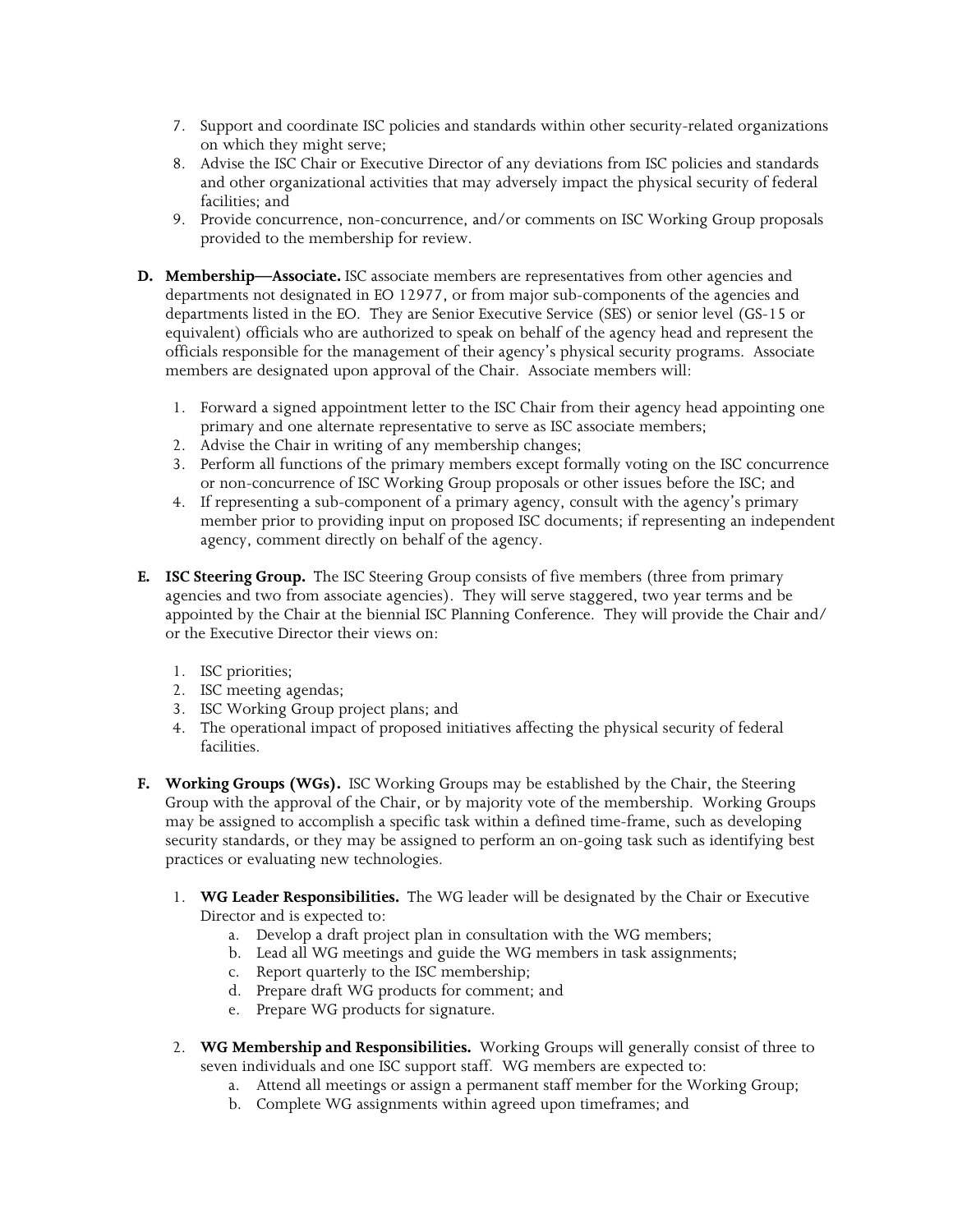- c. Assist the WG Leader and support other WG members.
- 3. **ISC Support Staff Responsibilities.** ISC staff members are expected to:
	- a. Assist the WG leader draft the project plan and meeting agendas; and
	- b. Record the decisions of the Working Group and follow-up actions.
- 4. **Work Product Draft, Comment, and Issuance Procedures.** Working Groups should accomplish their tasks consistent with the following guidelines:
	- a. Distribute draft products to designated sub-sets of ISC members for preliminary comment and amend the draft as appropriate;
	- b. Provide a second draft to all members (primary and associate) for comment before finalization;
	- c. Reconcile all comments and revise the document as necessary;
	- d. Present all irreconcilable comments to the Chair or Executive Director for decision; and
	- e. Prepare a final draft for formal concurrence by the primary members and provide it to the Executive Director for distribution. (See section 4D for final approval and issuance.)

### IV. Procedures.

#### **A. ISC Meetings will:**

- 1. Be held quarterly or at the call of the Chair or Executive Director;
- 2. Follow a Steering Group-reviewed agenda distributed to all members (primary and associate) five work days prior to the meeting;
- 3. Be documented in minutes distributed to all members within four weeks after each meeting;
- 4. Provide the opportunity for discussion of additional items not listed in the agenda as proposed by either primary or associate members present;
- 5. Be scheduled for no more than two hours unless circumstances dictate otherwise; and
- 6. Follow consensus voting procedures as described in 4B.

#### **B. Consensus Voting.**

- 1. The ISC will strive for consensus approval of all proposals. Consensus approval is defined as unanimous affirmation and/or no outright objection to ISC Working Group proposals or other issues before the ISC.
- 2. Voting shall be by voice vote, show of hands, show of voting card, or in writing (e.g., memo or e-mail) as directed by the Chair or Executive Director. Any member may abstain from voting.
- 3. All issues before the committee are open for discussion by all members (primary and associate).
- 4. After the initial discussion, a consensus proposal will be put forth for vote by the Chair or Executive Director.
- 5. If consensus is achieved, the motion or proposal is accepted; if consensus is not achieved, discussion of the issue/proposal/options, etc. will continue by all members present and a consensus vote will be attempted again at the direction of the Chair or Executive Director.
- 6. Failing consensus of all members present, a two thirds majority of the primary members present will be required. Failing a two thirds majority of the primary members, the proposal will be modified, deferred, or otherwise addressed at the discretion of the Chair or Executive Director.
- 7. The minutes will document the voting process and the final decision reached.